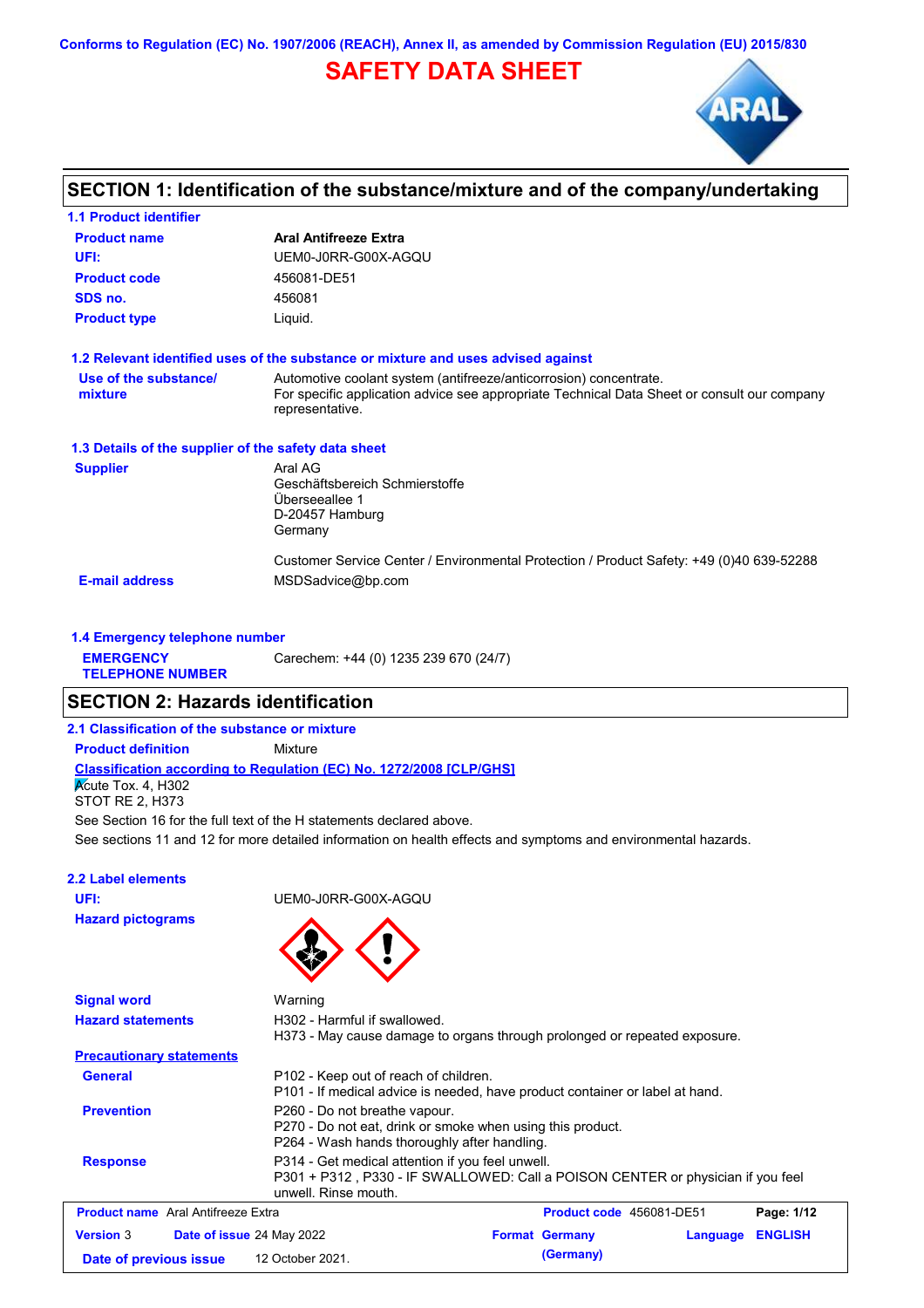# **SECTION 2: Hazards identification**

| <b>Storage</b>                                                                                                                                           | Not applicable.                                                                                                             |
|----------------------------------------------------------------------------------------------------------------------------------------------------------|-----------------------------------------------------------------------------------------------------------------------------|
| <b>Disposal</b>                                                                                                                                          | P501 - Dispose of contents and container in accordance with all local, regional, national and<br>international regulations. |
| <b>Hazardous ingredients</b>                                                                                                                             | Ethylene glycol                                                                                                             |
| <b>Supplemental label</b><br>elements                                                                                                                    | Not applicable.                                                                                                             |
| EU Regulation (EC) No. 1907/2006 (REACH)                                                                                                                 |                                                                                                                             |
| <b>Annex XVII - Restrictions</b><br>on the manufacture.<br>placing on the market<br>and use of certain<br>dangerous substances,<br>mixtures and articles | Not applicable.                                                                                                             |
| <b>Special packaging requirements</b>                                                                                                                    |                                                                                                                             |
| <b>Containers to be fitted</b><br>with child-resistant<br>fastenings                                                                                     | Not applicable.                                                                                                             |
| <b>Tactile warning of danger</b>                                                                                                                         | Yes, applicable.                                                                                                            |
| 2.3 Other hazards                                                                                                                                        |                                                                                                                             |
| <b>Results of PBT and vPvB</b><br>assessment                                                                                                             | Product does not meet the criteria for PBT or vPvB according to Regulation (EC) No. 1907/2006,<br>Annex XIII.               |
| <b>Product meets the criteria</b><br>for PBT or vPvB according<br>to Regulation (EC) No.<br>1907/2006, Annex XIII                                        | This mixture does not contain any substances that are assessed to be a PBT or a vPvB.                                       |

### **SECTION 3: Composition/information on ingredients**

### **3.2 Mixtures**

**Product definition**

#### Mixture

Ethylene glycol; ethanediol. Corrosion inhibitor.

| <b>Product/ingredient</b><br>name | <b>Identifiers</b>                                                                   | $\frac{9}{6}$ | <b>Regulation (EC) No.</b><br><b>1272/2008 [CLP]</b>      | <b>Type</b> |
|-----------------------------------|--------------------------------------------------------------------------------------|---------------|-----------------------------------------------------------|-------------|
| <b>Ethylene</b> glycol            | REACH #: 01-2119456816-28<br>$EC: 203-473-3$<br>CAS: 107-21-1<br>Index: 603-027-00-1 | ≥90           | Acute Tox. 4, H302<br>STOT RE 2, H373 (kidneys)<br>(oral) | [1] [2]     |
| Sodium 2-ethylhexanoate           | $EC: 243-283-8$<br>CAS: 19766-89-3                                                   | $3$           | Repr. 2, H361d                                            | $[1]$       |
| disodium sebacate                 | REACH #: 01-2120762063-61<br>EC: $241-300-3$<br>CAS: 17265-14-4                      | -≤3           | Eye Irrit. 2, H319                                        | $[1]$       |
| disodium tetraborate, anhydrous   | REACH #: 01-2119490790-32<br>EC: 215-540-4<br>CAS: 1330-43-4<br>Index: 005-011-00-4  | -≺1           | Eye Irrit. 2, H319<br>Repr. 1B, H360FD                    | [1] [2]     |

**See Section 16 for the full text of the H statements declared above.**

#### **Type**

[1] Substance classified with a health or environmental hazard

[2] Substance with a workplace exposure limit

[3] Substance meets the criteria for PBT according to Regulation (EC) No. 1907/2006, Annex XIII

[4] Substance meets the criteria for vPvB according to Regulation (EC) No. 1907/2006, Annex XIII

[5] Substance of equivalent concern

[6] Additional disclosure due to company policy

Occupational exposure limits, if available, are listed in Section 8.

| <b>Product name</b> Aral Antifreeze Extra |  | <b>Product code</b> 456081-DE51 | Page: 2/12 |                       |                         |
|-------------------------------------------|--|---------------------------------|------------|-----------------------|-------------------------|
| <b>Version 3</b>                          |  | Date of issue 24 May 2022       |            | <b>Format Germany</b> | <b>Language ENGLISH</b> |
| Date of previous issue                    |  | 12 October 2021.                |            | (Germany)             |                         |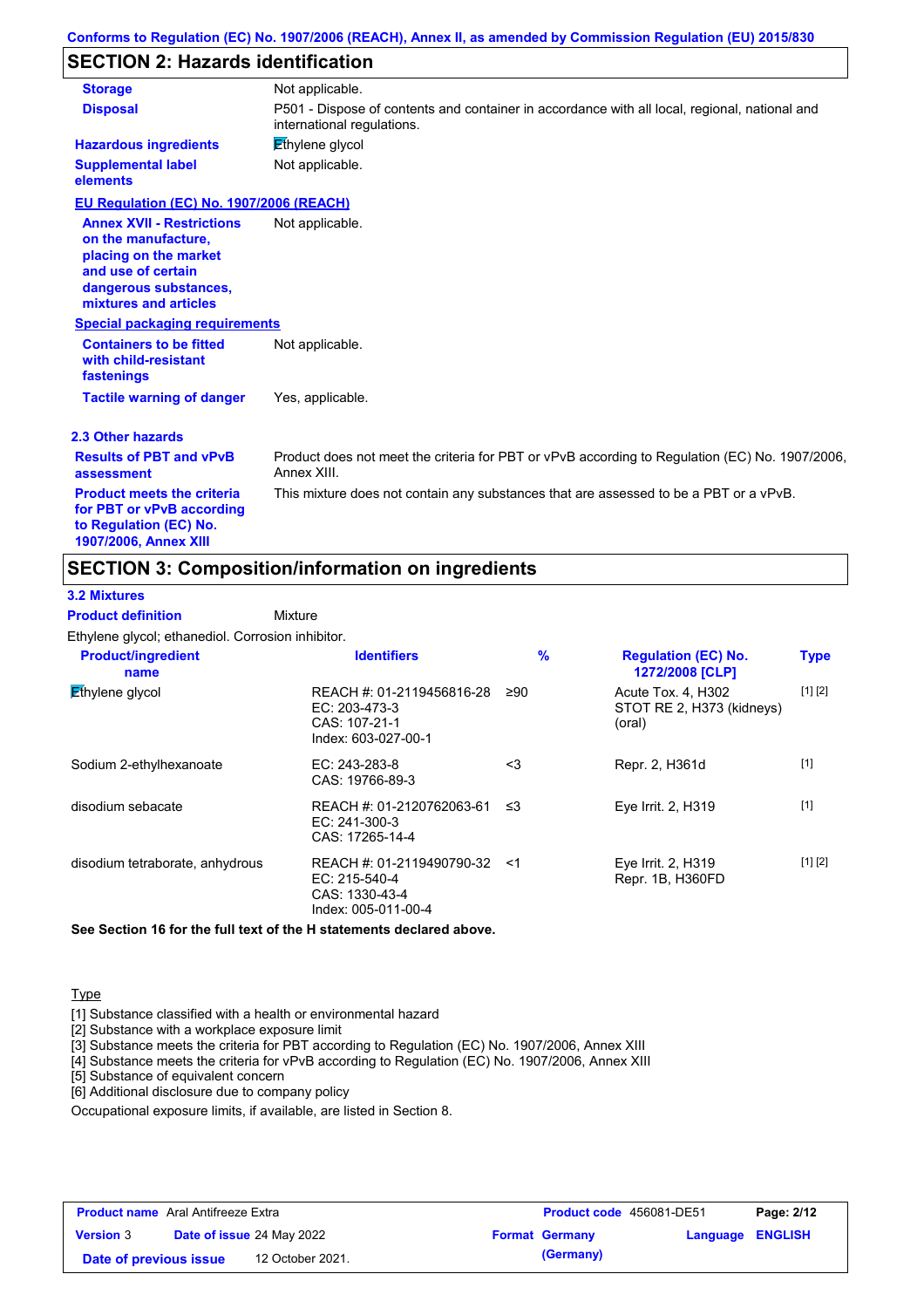#### **SECTION 4: First aid measures**

#### Do not induce vomiting unless directed to do so by medical personnel. Never give anything by mouth to an unconscious person. If unconscious, place in recovery position and get medical attention immediately. Get medical attention. If ingested, call a physician or Poison Control Center immediately. Get medical attention urgently informing the doctor that a product containing ethylene glycol has been ingested and specific treatment may be required. Transport casualty together with the product container, its label, or the safety data sheet urgently to hospital. Do not induce vomiting unless directed to do so by medical personnel. Never give anything by mouth to an unconscious person. If unconscious, place in recovery position and get medical attention immediately. In case of contact, immediately flush eyes with plenty of water for at least 15 minutes. Eyelids should be held away from the eyeball to ensure thorough rinsing. Check for and remove any contact lenses. Get medical attention if irritation develops. **4.1 Description of first aid measures** If inhaled, remove to fresh air. Get medical attention if symptoms occur. **Ingestion Inhalation Eye contact Protection of first-aiders** No action shall be taken involving any personal risk or without suitable training. It may be dangerous to the person providing aid to give mouth-to-mouth resuscitation. **Skin contact** In case of contact, immediately flush skin with plenty of water for at least 15 minutes while removing contaminated clothing and shoes. Wash clothing before reuse. Clean shoes thoroughly before reuse. Get medical attention if irritation develops.

#### **4.2 Most important symptoms and effects, both acute and delayed**

See Section 11 for more detailed information on health effects and symptoms.

| <b>Potential acute health effects</b> |                                                                                                                                                                                                                                                               |
|---------------------------------------|---------------------------------------------------------------------------------------------------------------------------------------------------------------------------------------------------------------------------------------------------------------|
| <b>Inhalation</b>                     | Vapour inhalation under ambient conditions is not normally a problem due to low vapour<br>pressure.                                                                                                                                                           |
| <b>Ingestion</b>                      | Harmful if swallowed. Ethylene glycol: Ingestion of ethylene glycol can cause metabolic<br>acidosis, kidney damage, central nervous system depression, and convulsions. The estimated<br>human lethal dose is approximately 100 ml (3.4 ounces for an adult). |
| <b>Skin contact</b>                   | No known significant effects or critical hazards.                                                                                                                                                                                                             |
| Eye contact                           | No known significant effects or critical hazards.                                                                                                                                                                                                             |
|                                       | Delayed and immediate effects as well as chronic effects from short and long-term exposure                                                                                                                                                                    |
| <b>Inhalation</b>                     | Overexposure to the inhalation of airborne droplets or aerosols may cause irritation of the<br>respiratory tract.                                                                                                                                             |
| Ingestion                             | Ingestion of large quantities may cause nausea and diarrhoea.                                                                                                                                                                                                 |
| <b>Skin contact</b>                   | Prolonged or repeated contact can defat the skin and lead to irritation and/or dermatitis.                                                                                                                                                                    |
| Eye contact                           | Potential risk of transient stinging or redness if accidental eye contact occurs.                                                                                                                                                                             |

### **Notes to physician 4.3 Indication of any immediate medical attention and special treatment needed**

Ethylene Glycol: Gastric irrigation, ethanol or fomepizole may have value in treatment. Consult physician.

### **SECTION 5: Firefighting measures**

**Specific treatments**

| 5.1 Extinguishing media                         |                                                                                                                                                                                                |
|-------------------------------------------------|------------------------------------------------------------------------------------------------------------------------------------------------------------------------------------------------|
| <b>Suitable extinguishing</b><br>media          | In case of fire, use water fog, alcohol resistant foam, dry chemical or carbon dioxide<br>extinguisher or spray.                                                                               |
| <b>Unsuitable extinguishing</b><br>media        | Do not use water jet. The use of a water jet may cause the fire to spread by splashing the<br>burning product.                                                                                 |
|                                                 | 5.2 Special hazards arising from the substance or mixture                                                                                                                                      |
| <b>Hazards from the</b><br>substance or mixture | In a fire or if heated, a pressure increase will occur and the container may burst.                                                                                                            |
| <b>Hazardous combustion</b><br>products         | Combustion products may include the following:<br>carbon oxides (CO, CO <sub>2</sub> ) (carbon monoxide, carbon dioxide)<br>metal oxide/oxides                                                 |
| 5.3 Advice for firefighters                     |                                                                                                                                                                                                |
| <b>Special precautions for</b><br>fire-fighters | No action shall be taken involving any personal risk or without suitable training. Promptly<br>isolate the scene by removing all persons from the vicinity of the incident if there is a fire. |
|                                                 |                                                                                                                                                                                                |

| <b>Product name</b> Aral Antifreeze Extra |  | <b>Product code</b> 456081-DE51  | Page: 3/12 |                       |                  |
|-------------------------------------------|--|----------------------------------|------------|-----------------------|------------------|
| <b>Version 3</b>                          |  | <b>Date of issue 24 May 2022</b> |            | <b>Format Germany</b> | Language ENGLISH |
| Date of previous issue                    |  | 12 October 2021.                 |            | (Germany)             |                  |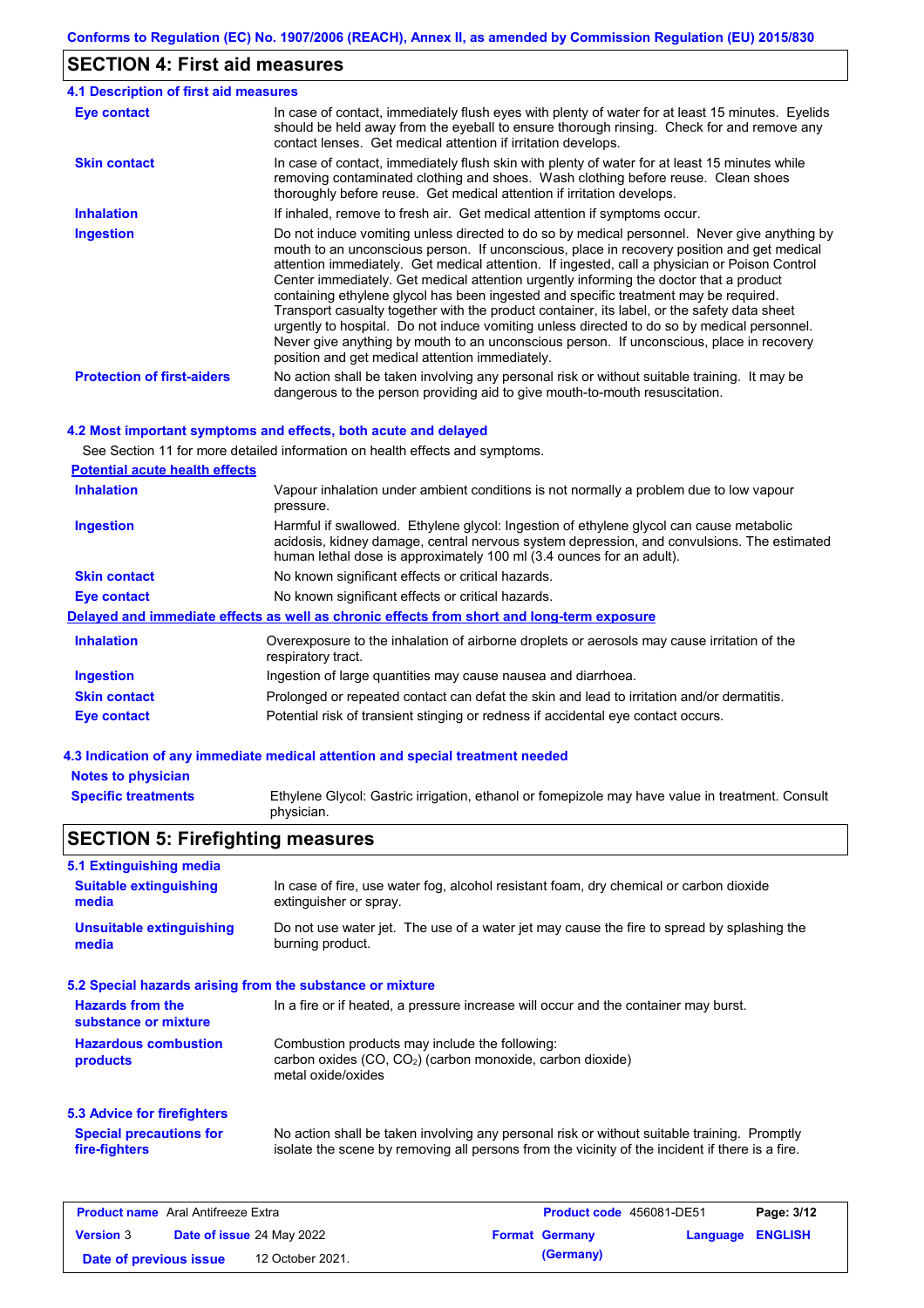### **SECTION 5: Firefighting measures**

| <b>Special protective</b>                                | Fire-fighters should wear appropriate protective equipment and self-contained breathing                                                                                                                                                                                                                                                                                                                                                                                                                               |  |  |  |
|----------------------------------------------------------|-----------------------------------------------------------------------------------------------------------------------------------------------------------------------------------------------------------------------------------------------------------------------------------------------------------------------------------------------------------------------------------------------------------------------------------------------------------------------------------------------------------------------|--|--|--|
| equipment for fire-fighters                              | apparatus (SCBA) with a full face-piece operated in positive pressure mode. Clothing for fire-<br>fighters (including helmets, protective boots and gloves) conforming to European standard EN<br>469 will provide a basic level of protection for chemical incidents.                                                                                                                                                                                                                                                |  |  |  |
| <b>SECTION 6: Accidental release measures</b>            |                                                                                                                                                                                                                                                                                                                                                                                                                                                                                                                       |  |  |  |
|                                                          | 6.1 Personal precautions, protective equipment and emergency procedures                                                                                                                                                                                                                                                                                                                                                                                                                                               |  |  |  |
| For non-emergency<br>personnel                           | Contact emergency personnel. No action shall be taken involving any personal risk or without<br>suitable training. Evacuate surrounding areas. Keep unnecessary and unprotected personnel<br>from entering. Do not touch or walk through spilt material. Floors may be slippery; use care to<br>avoid falling. Avoid breathing vapour or mist. Provide adequate ventilation. Put on<br>appropriate personal protective equipment.                                                                                     |  |  |  |
| For emergency responders                                 | Entry into a confined space or poorly ventilated area contaminated with vapour, mist or fume is<br>extremely hazardous without the correct respiratory protective equipment and a safe system of<br>work. Wear self-contained breathing apparatus. Wear a suitable chemical protective suit.<br>Chemical resistant boots. See also the information in "For non-emergency personnel".                                                                                                                                  |  |  |  |
| <b>6.2 Environmental</b><br>precautions                  | Avoid dispersal of spilt material and runoff and contact with soil, waterways, drains and sewers.<br>Inform the relevant authorities if the product has caused environmental pollution (sewers,<br>waterways, soil or air).                                                                                                                                                                                                                                                                                           |  |  |  |
| 6.3 Methods and material for containment and cleaning up |                                                                                                                                                                                                                                                                                                                                                                                                                                                                                                                       |  |  |  |
| <b>Small spill</b>                                       | Stop leak if without risk. Move containers from spill area. Absorb with an inert material and<br>place in an appropriate waste disposal container. Dispose of via a licensed waste disposal<br>contractor.                                                                                                                                                                                                                                                                                                            |  |  |  |
| <b>Large spill</b>                                       | Stop leak if without risk. Move containers from spill area. Approach the release from upwind.<br>Prevent entry into sewers, water courses, basements or confined areas. Contain and collect<br>spillage with non-combustible, absorbent material e.g. sand, earth, vermiculite or diatomaceous<br>earth and place in container for disposal according to local regulations. Contaminated<br>absorbent material may pose the same hazard as the spilt product. Dispose of via a licensed<br>waste disposal contractor. |  |  |  |
| 6.4 Reference to other<br><b>sections</b>                | See Section 1 for emergency contact information.<br>See Section 5 for firefighting measures.<br>See Section 8 for information on appropriate personal protective equipment.<br>See Section 12 for environmental precautions.<br>See Section 13 for additional waste treatment information.                                                                                                                                                                                                                            |  |  |  |

# **SECTION 7: Handling and storage**

| 7.1 Precautions for safe handling                                                    |                                                                                                                                                                                                                                                                                                                                                                                                                                                                                          |
|--------------------------------------------------------------------------------------|------------------------------------------------------------------------------------------------------------------------------------------------------------------------------------------------------------------------------------------------------------------------------------------------------------------------------------------------------------------------------------------------------------------------------------------------------------------------------------------|
| <b>Protective measures</b>                                                           | Put on appropriate personal protective equipment. Do not breathe vapour or mist. Do not<br>ingest. Avoid contact with eyes, skin and clothing. Keep in the original container or an<br>approved alternative made from a compatible material, kept tightly closed when not in use. Do<br>not reuse container. Empty containers retain product residue and can be hazardous.                                                                                                               |
| <b>Advice on general</b><br>occupational hygiene                                     | Eating, drinking and smoking should be prohibited in areas where this material is handled,<br>stored and processed. Wash thoroughly after handling. Remove contaminated clothing and<br>protective equipment before entering eating areas. See also Section 8 for additional<br>information on hygiene measures.                                                                                                                                                                         |
| <b>7.2 Conditions for safe</b><br>storage, including any<br><i>incompatibilities</i> | Store in accordance with local regulations. Store in a dry, cool and well-ventilated area, away<br>from incompatible materials (see Section 10). Keep away from heat and direct sunlight. Keep<br>container tightly closed and sealed until ready for use. Containers that have been opened must<br>be carefully resealed and kept upright to prevent leakage. Store and use only in equipment/<br>containers designed for use with this product. Do not store in unlabelled containers. |
| <b>Not suitable</b>                                                                  | Prolonged exposure to elevated temperature                                                                                                                                                                                                                                                                                                                                                                                                                                               |
| <b>Germany - Storage code</b>                                                        | 10                                                                                                                                                                                                                                                                                                                                                                                                                                                                                       |
| 7.3 Specific end use(s)                                                              |                                                                                                                                                                                                                                                                                                                                                                                                                                                                                          |
| <b>Recommendations</b>                                                               | See section 1.2 and Exposure scenarios in annex, if applicable.                                                                                                                                                                                                                                                                                                                                                                                                                          |

| <b>Product name</b> Aral Antifreeze Extra |  | <b>Product code</b> 456081-DE51  |  | Page: 4/12            |                         |  |
|-------------------------------------------|--|----------------------------------|--|-----------------------|-------------------------|--|
| <b>Version 3</b>                          |  | <b>Date of issue 24 May 2022</b> |  | <b>Format Germany</b> | <b>Language ENGLISH</b> |  |
| Date of previous issue                    |  | 12 October 2021.                 |  | (Germany)             |                         |  |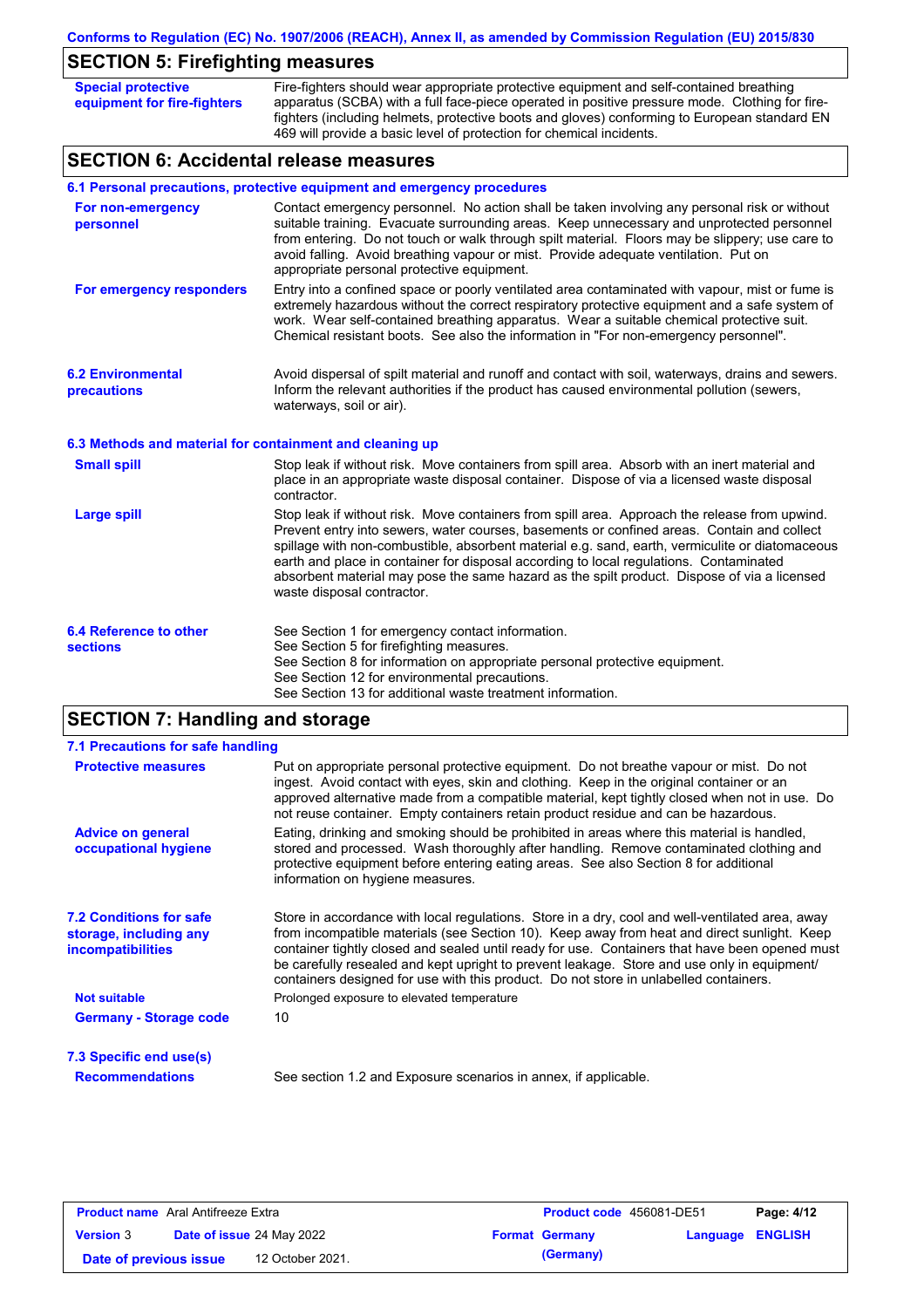### **SECTION 8: Exposure controls/personal protection**

| <b>Product/ingredient name</b>                | <b>Exposure limit values</b>                                                                                                                                                                                                                                                                                                                                                                                                                                                                                                                                                                                                                                                                                                                                                                                                                                                                                                                                                                                               |
|-----------------------------------------------|----------------------------------------------------------------------------------------------------------------------------------------------------------------------------------------------------------------------------------------------------------------------------------------------------------------------------------------------------------------------------------------------------------------------------------------------------------------------------------------------------------------------------------------------------------------------------------------------------------------------------------------------------------------------------------------------------------------------------------------------------------------------------------------------------------------------------------------------------------------------------------------------------------------------------------------------------------------------------------------------------------------------------|
| Ethylene glycol                               | TRGS 900 OEL (Germany). Absorbed through skin.<br>TWA: 26 mg/m <sup>3</sup> 8 hours. Issued/Revised: 1/1997<br>PEAK: 52 mg/m <sup>3</sup> 15 minutes. Issued/Revised: 1/1997<br>TWA: 10 ppm 8 hours. Issued/Revised: 1/1997<br>PEAK: 20 ppm 15 minutes. Issued/Revised: 1/1997                                                                                                                                                                                                                                                                                                                                                                                                                                                                                                                                                                                                                                                                                                                                             |
| disodium tetraborate, anhydrous               | TRGS 900 OEL (Germany).<br>TWA: 0.5 mg/m <sup>3</sup> 8 hours. Issued/Revised: 3/2007 Form: Inhalable<br>fraction<br>PEAK: 1 mg/m <sup>3</sup> 15 minutes. Issued/Revised: 3/2007 Form: Inhalable<br>fraction                                                                                                                                                                                                                                                                                                                                                                                                                                                                                                                                                                                                                                                                                                                                                                                                              |
| <b>Recommended monitoring</b><br>procedures   | If this product contains ingredients with exposure limits, personal, workplace atmosphere or<br>biological monitoring may be required to determine the effectiveness of the ventilation or other<br>control measures and/or the necessity to use respiratory protective equipment. Reference<br>should be made to monitoring standards, such as the following: European Standard EN 689<br>(Workplace atmospheres - Guidance for the assessment of exposure by inhalation to chemical<br>agents for comparison with limit values and measurement strategy) European Standard EN<br>14042 (Workplace atmospheres - Guide for the application and use of procedures for the<br>assessment of exposure to chemical and biological agents) European Standard EN 482<br>(Workplace atmospheres - General requirements for the performance of procedures for the<br>measurement of chemical agents) Reference to national guidance documents for methods for<br>the determination of hazardous substances will also be required. |
| <b>Derived No Effect Level</b>                |                                                                                                                                                                                                                                                                                                                                                                                                                                                                                                                                                                                                                                                                                                                                                                                                                                                                                                                                                                                                                            |
| No DNELs/DMELs available.                     |                                                                                                                                                                                                                                                                                                                                                                                                                                                                                                                                                                                                                                                                                                                                                                                                                                                                                                                                                                                                                            |
| <b>Predicted No Effect Concentration</b>      |                                                                                                                                                                                                                                                                                                                                                                                                                                                                                                                                                                                                                                                                                                                                                                                                                                                                                                                                                                                                                            |
| No PNECs available                            |                                                                                                                                                                                                                                                                                                                                                                                                                                                                                                                                                                                                                                                                                                                                                                                                                                                                                                                                                                                                                            |
| <b>8.2 Exposure controls</b>                  |                                                                                                                                                                                                                                                                                                                                                                                                                                                                                                                                                                                                                                                                                                                                                                                                                                                                                                                                                                                                                            |
| <b>Appropriate engineering</b><br>controls    | Provide exhaust ventilation or other engineering controls to keep the relevant airborne<br>concentrations below their respective occupational exposure limits.<br>All activities involving chemicals should be assessed for their risks to health, to ensure<br>exposures are adequately controlled. Personal protective equipment should only be considered<br>after other forms of control measures (e.g. engineering controls) have been suitably evaluated.<br>Personal protective equipment should conform to appropriate standards, be suitable for use, be<br>kept in good condition and properly maintained.<br>Your supplier of personal protective equipment should be consulted for advice on selection and<br>appropriate standards. For further information contact your national organisation for standards.<br>The final choice of protective equipment will depend upon a risk assessment. It is important to<br>ensure that all items of personal protective equipment are compatible.                    |
| <b>Individual protection measures</b>         |                                                                                                                                                                                                                                                                                                                                                                                                                                                                                                                                                                                                                                                                                                                                                                                                                                                                                                                                                                                                                            |
| <b>Hygiene measures</b>                       | Wash hands, forearms and face thoroughly after handling chemical products, before eating,<br>smoking and using the lavatory and at the end of the working period. Ensure that eyewash<br>stations and safety showers are close to the workstation location.                                                                                                                                                                                                                                                                                                                                                                                                                                                                                                                                                                                                                                                                                                                                                                |
| <b>Respiratory protection</b>                 | In case of insufficient ventilation, wear suitable respiratory equipment.<br>The correct choice of respiratory protection depends upon the chemicals being handled, the<br>conditions of work and use, and the condition of the respiratory equipment. Safety procedures<br>should be developed for each intended application. Respiratory protection equipment should<br>therefore be chosen in consultation with the supplier/manufacturer and with a full assessment<br>of the working conditions.                                                                                                                                                                                                                                                                                                                                                                                                                                                                                                                      |
| <b>Eye/face protection</b>                    | Safety glasses with side shields.                                                                                                                                                                                                                                                                                                                                                                                                                                                                                                                                                                                                                                                                                                                                                                                                                                                                                                                                                                                          |
| <b>Skin protection</b>                        |                                                                                                                                                                                                                                                                                                                                                                                                                                                                                                                                                                                                                                                                                                                                                                                                                                                                                                                                                                                                                            |
| <b>Hand protection</b>                        | <b>General Information:</b>                                                                                                                                                                                                                                                                                                                                                                                                                                                                                                                                                                                                                                                                                                                                                                                                                                                                                                                                                                                                |
|                                               | Because specific work environments and material handling practices vary, safety procedures<br>should be developed for each intended application. The correct choice of protective gloves<br>depends upon the chemicals being handled, and the conditions of work and use. Most gloves<br>provide protection for only a limited time before they must be discarded and replaced (even the<br>best chemically resistant gloves will break down after repeated chemical exposures).                                                                                                                                                                                                                                                                                                                                                                                                                                                                                                                                           |
|                                               | Gloves should be chosen in consultation with the supplier / manufacturer and taking account of<br>a full assessment of the working conditions.                                                                                                                                                                                                                                                                                                                                                                                                                                                                                                                                                                                                                                                                                                                                                                                                                                                                             |
| <b>Product name</b> Aral Antifreeze Extra     | Product code 456081-DE51<br>Page: 5/12                                                                                                                                                                                                                                                                                                                                                                                                                                                                                                                                                                                                                                                                                                                                                                                                                                                                                                                                                                                     |
| <b>Version 3</b><br>Date of issue 24 May 2022 | <b>ENGLISH</b><br><b>Format Germany</b><br>Language                                                                                                                                                                                                                                                                                                                                                                                                                                                                                                                                                                                                                                                                                                                                                                                                                                                                                                                                                                        |

**Date of previous issue 12 October 2021. (Germany)**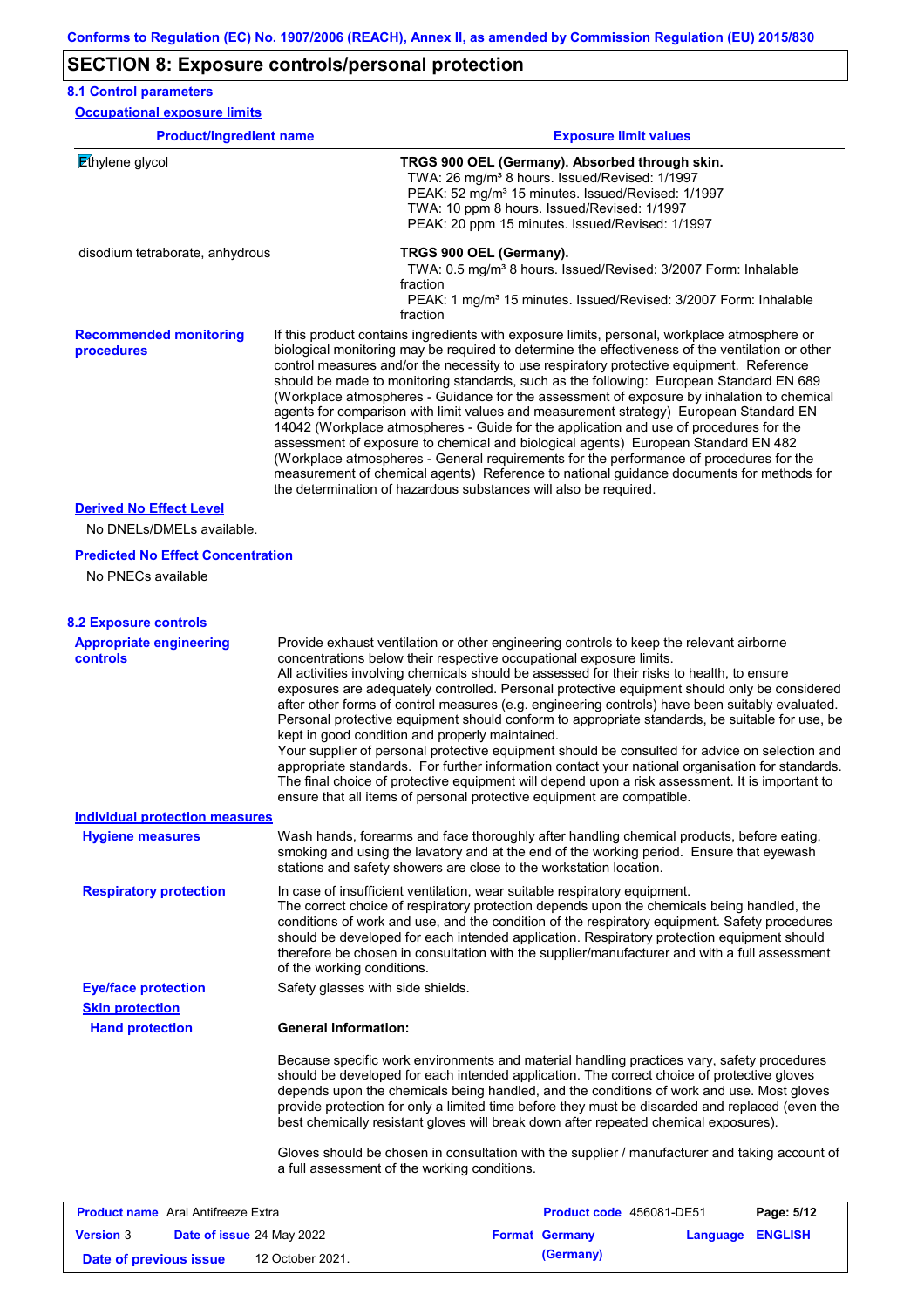### **SECTION 8: Exposure controls/personal protection**

Recommended: Butyl gloves. Neoprene gloves. **Breakthrough time:**

Breakthrough time data are generated by glove manufacturers under laboratory test conditions and represent how long a glove can be expected to provide effective permeation resistance. It is important when following breakthrough time recommendations that actual workplace conditions are taken into account. Always consult with your glove supplier for up-to-date technical information on breakthrough times for the recommended glove type. Our recommendations on the selection of gloves are as follows:

Continuous contact:

Gloves with a minimum breakthrough time of 240 minutes, or >480 minutes if suitable gloves can be obtained.

If suitable gloves are not available to offer that level of protection, gloves with shorter breakthrough times may be acceptable as long as appropriate glove maintenance and replacement regimes are determined and adhered to.

Short-term / splash protection:

Recommended breakthrough times as above.

It is recognised that for short-term, transient exposures, gloves with shorter breakthrough times may commonly be used. Therefore, appropriate maintenance and replacement regimes must be determined and rigorously followed.

#### **Glove Thickness:**

For general applications, we recommend gloves with a thickness typically greater than 0.35 mm.

It should be emphasised that glove thickness is not necessarily a good predictor of glove resistance to a specific chemical, as the permeation efficiency of the glove will be dependent on the exact composition of the glove material. Therefore, glove selection should also be based on consideration of the task requirements and knowledge of breakthrough times. Glove thickness may also vary depending on the glove manufacturer, the glove type and the glove model. Therefore, the manufacturers' technical data should always be taken into account to ensure selection of the most appropriate glove for the task.

Note: Depending on the activity being conducted, gloves of varying thickness may be required for specific tasks. For example:

 • Thinner gloves (down to 0.1 mm or less) may be required where a high degree of manual dexterity is needed. However, these gloves are only likely to give short duration protection and would normally be just for single use applications, then disposed of.

 • Thicker gloves (up to 3 mm or more) may be required where there is a mechanical (as well as a chemical) risk i.e. where there is abrasion or puncture potential.

| <b>Skin and body</b>                             | Use of protective clothing is good industrial practice.<br>Personal protective equipment for the body should be selected based on the task being<br>performed and the risks involved and should be approved by a specialist before handling this<br>product.<br>Cotton or polyester/cotton overalls will only provide protection against light superficial<br>contamination that will not soak through to the skin. Overalls should be laundered on a regular<br>basis. When the risk of skin exposure is high (e.g. when cleaning up spillages or if there is a<br>risk of splashing) then chemical resistant aprons and/or impervious chemical suits and boots<br>will be required. |                                 |                    |
|--------------------------------------------------|---------------------------------------------------------------------------------------------------------------------------------------------------------------------------------------------------------------------------------------------------------------------------------------------------------------------------------------------------------------------------------------------------------------------------------------------------------------------------------------------------------------------------------------------------------------------------------------------------------------------------------------------------------------------------------------|---------------------------------|--------------------|
| <b>Refer to standards:</b>                       | Respiratory protection: EN 529<br>Gloves: EN 420, EN 374<br>Eye protection: EN 166<br>Filtering half-mask: EN 149<br>Filtering half-mask with valve: EN 405<br>Half-mask: EN 140 plus filter<br>Full-face mask: EN 136 plus filter<br>Particulate filters: EN 143<br>Gas/combined filters: EN 14387                                                                                                                                                                                                                                                                                                                                                                                   |                                 |                    |
| <b>Environmental exposure</b><br><b>controls</b> | Emissions from ventilation or work process equipment should be checked to ensure they<br>comply with the requirements of environmental protection legislation. In some cases, fume<br>scrubbers, filters or engineering modifications to the process equipment will be necessary to<br>reduce emissions to acceptable levels.                                                                                                                                                                                                                                                                                                                                                         |                                 |                    |
| <b>Product name</b> Aral Antifreeze Extra        |                                                                                                                                                                                                                                                                                                                                                                                                                                                                                                                                                                                                                                                                                       | <b>Product code</b> 456081-DE51 | $P$ ane: $f$ $/12$ |

| <b>Product name</b> Aral Antifreeze Extra |  | <b>Product code</b> 456081-DE51  |  | Page: 6/12            |                  |  |
|-------------------------------------------|--|----------------------------------|--|-----------------------|------------------|--|
| <b>Version 3</b>                          |  | <b>Date of issue 24 May 2022</b> |  | <b>Format Germany</b> | Language ENGLISH |  |
| Date of previous issue                    |  | 12 October 2021.                 |  | (Germany)             |                  |  |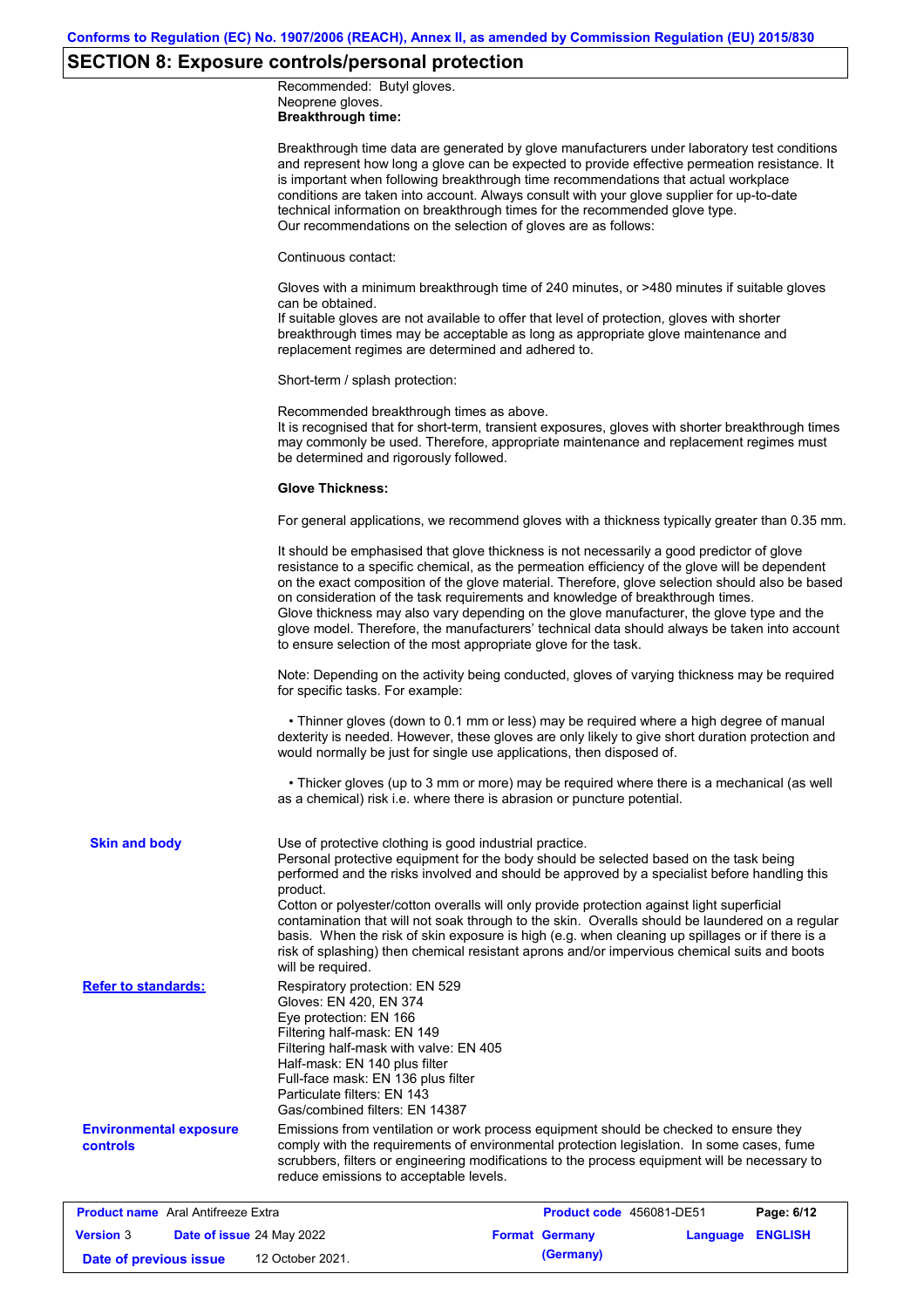### **SECTION 9: Physical and chemical properties**

The conditions of measurement of all properties are at standard temperature and pressure unless otherwise indicated.

#### **9.1 Information on basic physical and chemical properties**

| <b>Appearance</b>                                      |                                                                                                                                          |      |                |                         |          |               |                         |
|--------------------------------------------------------|------------------------------------------------------------------------------------------------------------------------------------------|------|----------------|-------------------------|----------|---------------|-------------------------|
| <b>Physical state</b>                                  | Liquid.                                                                                                                                  |      |                |                         |          |               |                         |
| <b>Colour</b>                                          | Blue, Green.                                                                                                                             |      |                |                         |          |               |                         |
| <b>Odour</b>                                           | Not available.                                                                                                                           |      |                |                         |          |               |                         |
| <b>Odour threshold</b>                                 | Not available.                                                                                                                           |      |                |                         |          |               |                         |
| pH                                                     | Not applicable.                                                                                                                          |      |                |                         |          |               |                         |
| <b>Melting point/freezing point</b>                    | Not available.                                                                                                                           |      |                |                         |          |               |                         |
| <b>Initial boiling point and boiling</b><br>range      | >165°C (>329°F)                                                                                                                          |      |                |                         |          |               |                         |
| <b>Flash point</b>                                     | Open cup: >120°C (>248°F) [Cleveland]                                                                                                    |      |                |                         |          |               |                         |
| <b>Evaporation rate</b>                                | Not available.                                                                                                                           |      |                |                         |          |               |                         |
| <b>Flammability (solid, gas)</b>                       | Not available.                                                                                                                           |      |                |                         |          |               |                         |
| <b>Upper/lower flammability or</b><br>explosive limits | Not available.                                                                                                                           |      |                |                         |          |               |                         |
| <b>Vapour pressure</b>                                 | Not available.                                                                                                                           |      |                |                         |          |               |                         |
|                                                        |                                                                                                                                          |      |                | Vapour Pressure at 20°C |          |               | Vapour pressure at 50°C |
|                                                        | Ingredient name mm Hg kPa                                                                                                                |      |                | <b>Method</b>           | mm<br>Hg | kPa           | <b>Method</b>           |
|                                                        | ethanediol                                                                                                                               | 0.09 | 0.012          |                         |          |               |                         |
|                                                        | sodium<br>2-ethylhexanoate                                                                                                               | 0    | $\overline{0}$ |                         | 0        | 0             |                         |
| <b>Vapour density</b>                                  | Not available.                                                                                                                           |      |                |                         |          |               |                         |
| <b>Relative density</b>                                | Not available.                                                                                                                           |      |                |                         |          |               |                         |
| <b>Density</b>                                         | 1120 kg/m <sup>3</sup> (1.12 g/cm <sup>3</sup> ) at 20°C                                                                                 |      |                |                         |          |               |                         |
| <b>Solubility(ies)</b>                                 | Soluble in water.                                                                                                                        |      |                |                         |          |               |                         |
| <b>Partition coefficient: n-octanol/</b><br>water      | Not applicable.                                                                                                                          |      |                |                         |          |               |                         |
| <b>Auto-ignition temperature</b>                       | <b>Ingredient name</b>                                                                                                                   |      | °C             | $\overline{\mathsf{F}}$ |          | <b>Method</b> |                         |
|                                                        | ethanediol                                                                                                                               |      | 398            | 748.4                   |          |               |                         |
| <b>Decomposition temperature</b>                       | Not available.                                                                                                                           |      |                |                         |          |               |                         |
| <b>Viscosity</b>                                       | Kinematic: 20 to 30 mm <sup>2</sup> /s (20 to 30 cSt) at 20 $^{\circ}$ C                                                                 |      |                |                         |          |               |                         |
| <b>Explosive properties</b>                            | Not available.                                                                                                                           |      |                |                         |          |               |                         |
| <b>Oxidising properties</b>                            | Not available.                                                                                                                           |      |                |                         |          |               |                         |
|                                                        |                                                                                                                                          |      |                |                         |          |               |                         |
| <b>Particle characteristics</b>                        |                                                                                                                                          |      |                |                         |          |               |                         |
| <b>Median particle size</b><br>9.2 Other information   | Mot applicable.                                                                                                                          |      |                |                         |          |               |                         |
|                                                        |                                                                                                                                          |      |                |                         |          |               |                         |
| No additional information.                             |                                                                                                                                          |      |                |                         |          |               |                         |
| <b>SECTION 10: Stability and reactivity</b>            |                                                                                                                                          |      |                |                         |          |               |                         |
| <b>10.1 Reactivity</b>                                 | No specific test data available for this product. Refer to Conditions to avoid and Incompatible<br>materials for additional information. |      |                |                         |          |               |                         |
| <b>10.2 Chemical stability</b>                         | The product is stable.                                                                                                                   |      |                |                         |          |               |                         |

| 10.3 Possibility of | Under normal conditions of storage and use, hazardous reactions will not occur.      |
|---------------------|--------------------------------------------------------------------------------------|
| hazardous reactions | Under normal conditions of storage and use, hazardous polymerisation will not occur. |

**10.4 Conditions to avoid** Avoid excessive heat.

**10.5 Incompatible materials** Reactive or incompatible with the following materials: oxidising materials.

| <b>Product name</b> Aral Antifreeze Extra |  |                                  | Product code 456081-DE51 |                       | Page: 7/12       |  |
|-------------------------------------------|--|----------------------------------|--------------------------|-----------------------|------------------|--|
| <b>Version 3</b>                          |  | <b>Date of issue 24 May 2022</b> |                          | <b>Format Germany</b> | Language ENGLISH |  |
| Date of previous issue                    |  | 12 October 2021.                 |                          | (Germany)             |                  |  |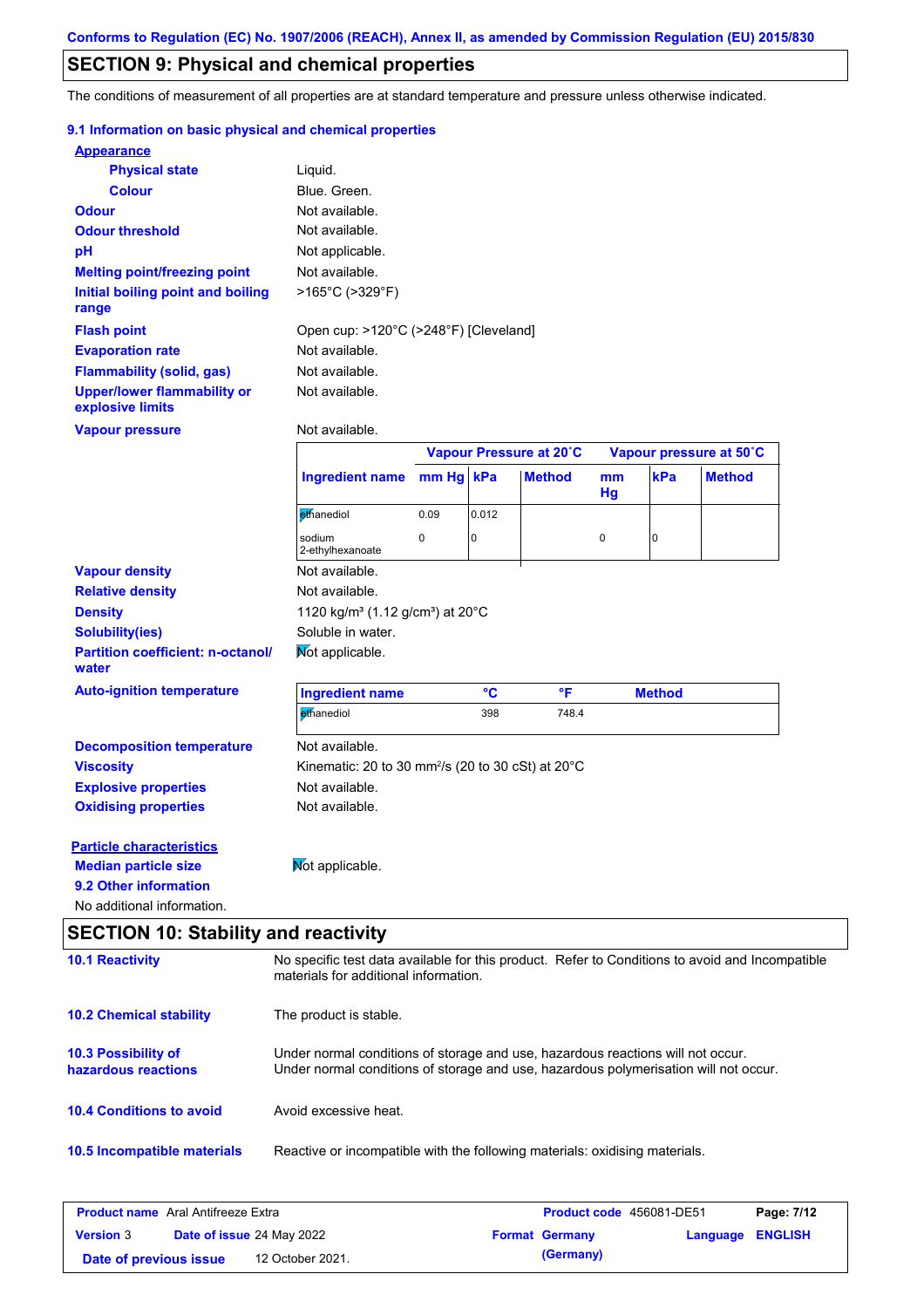## **SECTION 10: Stability and reactivity**

**10.6 Hazardous decomposition products** Under normal conditions of storage and use, hazardous decomposition products should not be produced.

### **SECTION 11: Toxicological information**

### **11.1 Information on toxicological effects**

### **Acute toxicity estimates**

| <b>Product/ingredient name</b>                                                             |                                                                                                                                                   | Oral (mg/<br>kg)                                                                                                                                                                                                                                              | <b>Dermal</b><br>(mg/kg) | <b>Inhalation</b><br>(gases)<br>(ppm) | <b>Inhalation</b><br>(vapours)<br>(mg/l) | <b>Inhalation</b><br>(dusts)<br>and mists)<br>(mg/l)                                           |  |
|--------------------------------------------------------------------------------------------|---------------------------------------------------------------------------------------------------------------------------------------------------|---------------------------------------------------------------------------------------------------------------------------------------------------------------------------------------------------------------------------------------------------------------|--------------------------|---------------------------------------|------------------------------------------|------------------------------------------------------------------------------------------------|--|
| <b>Kral Antifreeze Extra</b><br>Ethylene glycol                                            |                                                                                                                                                   | 527.6<br>500                                                                                                                                                                                                                                                  | N/A<br>N/A               | N/A<br>N/A                            | N/A<br>N/A                               | N/A<br>N/A                                                                                     |  |
| <b>Information on likely</b><br>routes of exposure                                         | Routes of entry anticipated: Dermal, Inhalation.                                                                                                  |                                                                                                                                                                                                                                                               |                          |                                       |                                          |                                                                                                |  |
| <b>Potential acute health effects</b>                                                      |                                                                                                                                                   |                                                                                                                                                                                                                                                               |                          |                                       |                                          |                                                                                                |  |
| <b>Inhalation</b>                                                                          | Vapour inhalation under ambient conditions is not normally a problem due to low vapour<br>pressure.                                               |                                                                                                                                                                                                                                                               |                          |                                       |                                          |                                                                                                |  |
| <b>Ingestion</b>                                                                           |                                                                                                                                                   | Harmful if swallowed. Ethylene glycol: Ingestion of ethylene glycol can cause metabolic<br>acidosis, kidney damage, central nervous system depression, and convulsions. The estimated<br>human lethal dose is approximately 100 ml (3.4 ounces for an adult). |                          |                                       |                                          |                                                                                                |  |
| <b>Skin contact</b>                                                                        | No known significant effects or critical hazards.                                                                                                 |                                                                                                                                                                                                                                                               |                          |                                       |                                          |                                                                                                |  |
| <b>Eye contact</b>                                                                         | No known significant effects or critical hazards.                                                                                                 |                                                                                                                                                                                                                                                               |                          |                                       |                                          |                                                                                                |  |
| Symptoms related to the physical, chemical and toxicological characteristics               |                                                                                                                                                   |                                                                                                                                                                                                                                                               |                          |                                       |                                          |                                                                                                |  |
| <b>Inhalation</b>                                                                          |                                                                                                                                                   | May be harmful by inhalation if exposure to vapour, mists or fumes resulting from thermal<br>decomposition products occurs.                                                                                                                                   |                          |                                       |                                          |                                                                                                |  |
| <b>Ingestion</b>                                                                           | No specific data.                                                                                                                                 |                                                                                                                                                                                                                                                               |                          |                                       |                                          |                                                                                                |  |
| <b>Skin contact</b>                                                                        | No specific data.                                                                                                                                 |                                                                                                                                                                                                                                                               |                          |                                       |                                          |                                                                                                |  |
| <b>Eye contact</b>                                                                         | No specific data.                                                                                                                                 |                                                                                                                                                                                                                                                               |                          |                                       |                                          |                                                                                                |  |
| Delayed and immediate effects as well as chronic effects from short and long-term exposure |                                                                                                                                                   |                                                                                                                                                                                                                                                               |                          |                                       |                                          |                                                                                                |  |
| <b>Inhalation</b>                                                                          | Overexposure to the inhalation of airborne droplets or aerosols may cause irritation of the<br>respiratory tract.                                 |                                                                                                                                                                                                                                                               |                          |                                       |                                          |                                                                                                |  |
| <b>Ingestion</b>                                                                           | Ingestion of large quantities may cause nausea and diarrhoea.                                                                                     |                                                                                                                                                                                                                                                               |                          |                                       |                                          |                                                                                                |  |
| <b>Skin contact</b>                                                                        | Prolonged or repeated contact can defat the skin and lead to irritation and/or dermatitis.                                                        |                                                                                                                                                                                                                                                               |                          |                                       |                                          |                                                                                                |  |
| <b>Eye contact</b>                                                                         | Potential risk of transient stinging or redness if accidental eye contact occurs.                                                                 |                                                                                                                                                                                                                                                               |                          |                                       |                                          |                                                                                                |  |
| <b>Potential chronic health effects</b>                                                    |                                                                                                                                                   |                                                                                                                                                                                                                                                               |                          |                                       |                                          |                                                                                                |  |
| <b>General</b>                                                                             | May cause damage to organs through prolonged or repeated exposure. May cause damage to<br>organs through prolonged or repeated exposure. (kidney) |                                                                                                                                                                                                                                                               |                          |                                       |                                          |                                                                                                |  |
| <b>Carcinogenicity</b>                                                                     | No known significant effects or critical hazards.                                                                                                 |                                                                                                                                                                                                                                                               |                          |                                       |                                          |                                                                                                |  |
| <b>Mutagenicity</b>                                                                        | No known significant effects or critical hazards.                                                                                                 |                                                                                                                                                                                                                                                               |                          |                                       |                                          |                                                                                                |  |
| <b>Developmental effects</b>                                                               |                                                                                                                                                   |                                                                                                                                                                                                                                                               |                          |                                       |                                          | Birth defects and decreased fetal weight have been observed in laboratory animals fed ethylene |  |
| <b>Fertility effects</b>                                                                   | glycol in large amounts repeatedly during pregnancy.<br>No known significant effects or critical hazards.                                         |                                                                                                                                                                                                                                                               |                          |                                       |                                          |                                                                                                |  |

# **SECTION 12: Ecological information**

| <b>12.1 Toxicity</b>         |                             |
|------------------------------|-----------------------------|
| <b>Environmental hazards</b> | Not classified as dangerous |

#### **12.2 Persistence and degradability**

Expected to be biodegradable.

#### **12.3 Bioaccumulative potential**

This product is not expected to bioaccumulate through food chains in the environment.

| <b>12.4 Mobility in soil</b>                                  |                                                                      |
|---------------------------------------------------------------|----------------------------------------------------------------------|
| <b>Soil/water partition</b><br>coefficient (K <sub>oc</sub> ) | Not available.                                                       |
| <b>Mobility</b>                                               | Spillages may penetrate the soil causing ground water contamination. |

| <b>Product name</b> Aral Antifreeze Extra |  |                                  |  | Product code 456081-DE51 | Page: 8/12       |  |
|-------------------------------------------|--|----------------------------------|--|--------------------------|------------------|--|
| <b>Version 3</b>                          |  | <b>Date of issue 24 May 2022</b> |  | <b>Format Germany</b>    | Language ENGLISH |  |
| Date of previous issue                    |  | 12 October 2021.                 |  | (Germany)                |                  |  |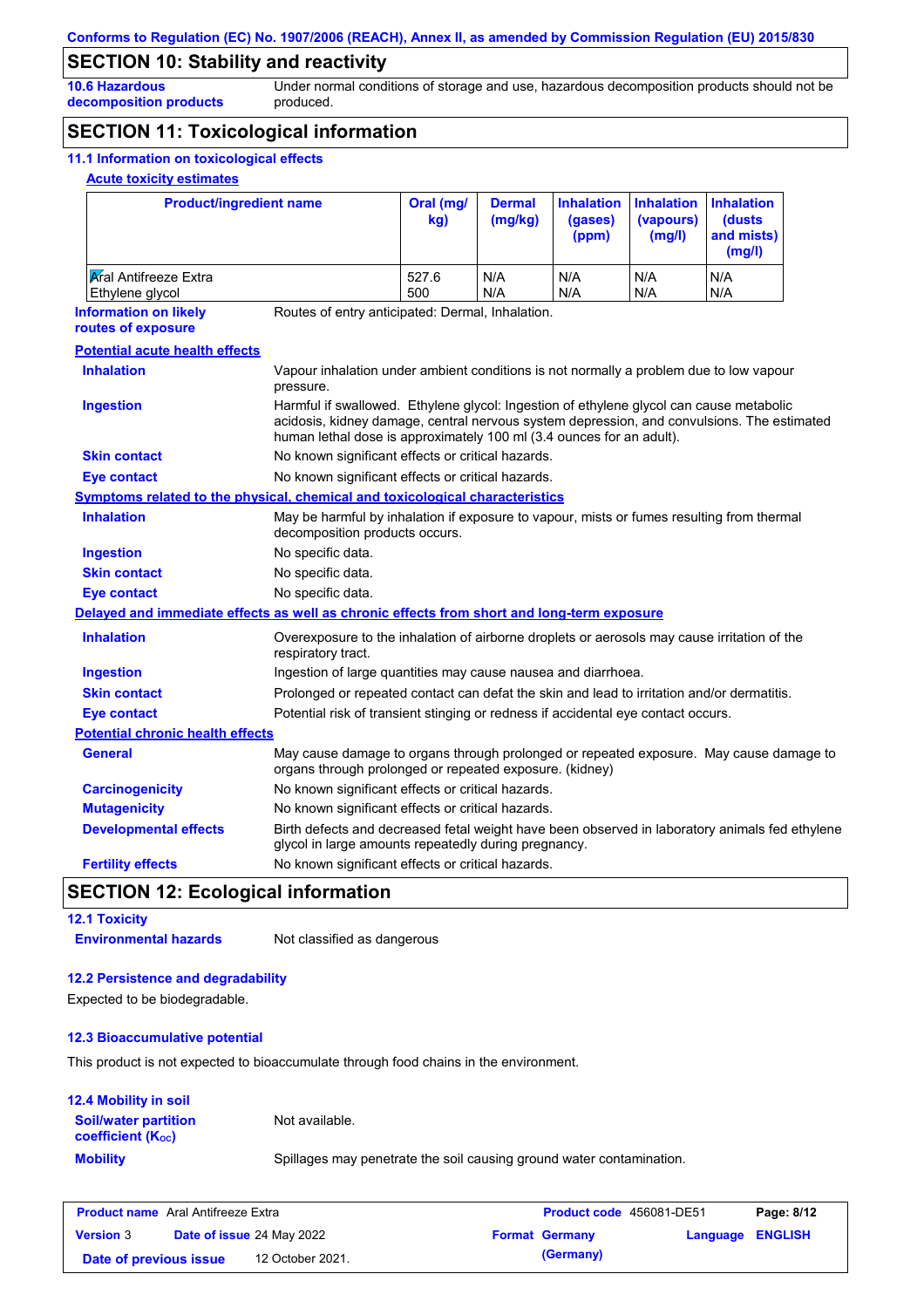### **SECTION 12: Ecological information**

**12.5 Results of PBT and vPvB assessment**

Product does not meet the criteria for PBT or vPvB according to Regulation (EC) No. 1907/2006, Annex XIII.

#### **12.6 Other adverse effects**

**Other ecological information** Miscible in water.

### **SECTION 13: Disposal considerations**

#### **13.1 Waste treatment methods**

#### **European waste catalogue (EWC) Hazardous waste** Yes. Undiluted fluid Where possible, arrange for product to be recycled. Dispose of via an authorised person/ licensed waste disposal contractor in accordance with local regulations. Diluted Fluid Diluted fluid should not be discharged into sewage systems unless provided for by local regulations. Dispose under conditions approved by the local authority or via a licensed waste disposal contractor. **Methods of disposal Product**

| Waste code | <b>Waste designation</b>                          |
|------------|---------------------------------------------------|
| $160114*$  | antifreeze fluids containing hazardous substances |

However, deviation from the intended use and/or the presence of any potential contaminants may require an alternative waste disposal code to be assigned by the end user.

#### **Packaging**

| <b>Methods of disposal</b> | Where possible, arrange for product to be recycled. Dispose of via an authorised person/<br>licensed waste disposal contractor in accordance with local regulations.                                                                                                                                                                                                                                                                                                                            |
|----------------------------|-------------------------------------------------------------------------------------------------------------------------------------------------------------------------------------------------------------------------------------------------------------------------------------------------------------------------------------------------------------------------------------------------------------------------------------------------------------------------------------------------|
| <b>Special precautions</b> | This material and its container must be disposed of in a safe way. Care should be taken when<br>handling emptied containers that have not been cleaned or rinsed out. Empty containers or<br>liners may retain some product residues. Empty containers represent a fire hazard as they may<br>contain flammable product residues and vapour. Never weld, solder or braze empty containers.<br>Avoid dispersal of spilt material and runoff and contact with soil, waterways, drains and sewers. |
| <b>References</b>          | Commission 2014/955/EU<br>Directive 2008/98/EC                                                                                                                                                                                                                                                                                                                                                                                                                                                  |

### **SECTION 14: Transport information**

|                                           | <b>ADR/RID</b> | <b>ADN</b>     | <b>IMDG</b>              | <b>IATA</b>    |
|-------------------------------------------|----------------|----------------|--------------------------|----------------|
| 14.1 UN number                            | Not regulated. | Not regulated. | Not regulated.           | Not regulated. |
| 14.2 UN proper<br>shipping name           |                |                |                          |                |
| <b>14.3 Transport</b><br>hazard class(es) |                |                | -                        |                |
| 14.4 Packing<br>group                     |                |                | $\overline{\phantom{0}}$ |                |
| 14.5<br><b>Environmental</b><br>hazards   | No.            | No.            | No.                      | No.            |
| <b>Additional</b><br><b>information</b>   |                |                | -                        |                |

**14.6 Special precautions for user** Not available.

**14.7 Transport in bulk according to IMO instruments**

Not available.

| <b>Product name</b> Aral Antifreeze Extra |                                  |                  | Product code 456081-DE51 |                       | Page: 9/12              |  |
|-------------------------------------------|----------------------------------|------------------|--------------------------|-----------------------|-------------------------|--|
| <b>Version 3</b>                          | <b>Date of issue 24 May 2022</b> |                  |                          | <b>Format Germany</b> | <b>Language ENGLISH</b> |  |
| Date of previous issue                    |                                  | 12 October 2021. |                          | (Germany)             |                         |  |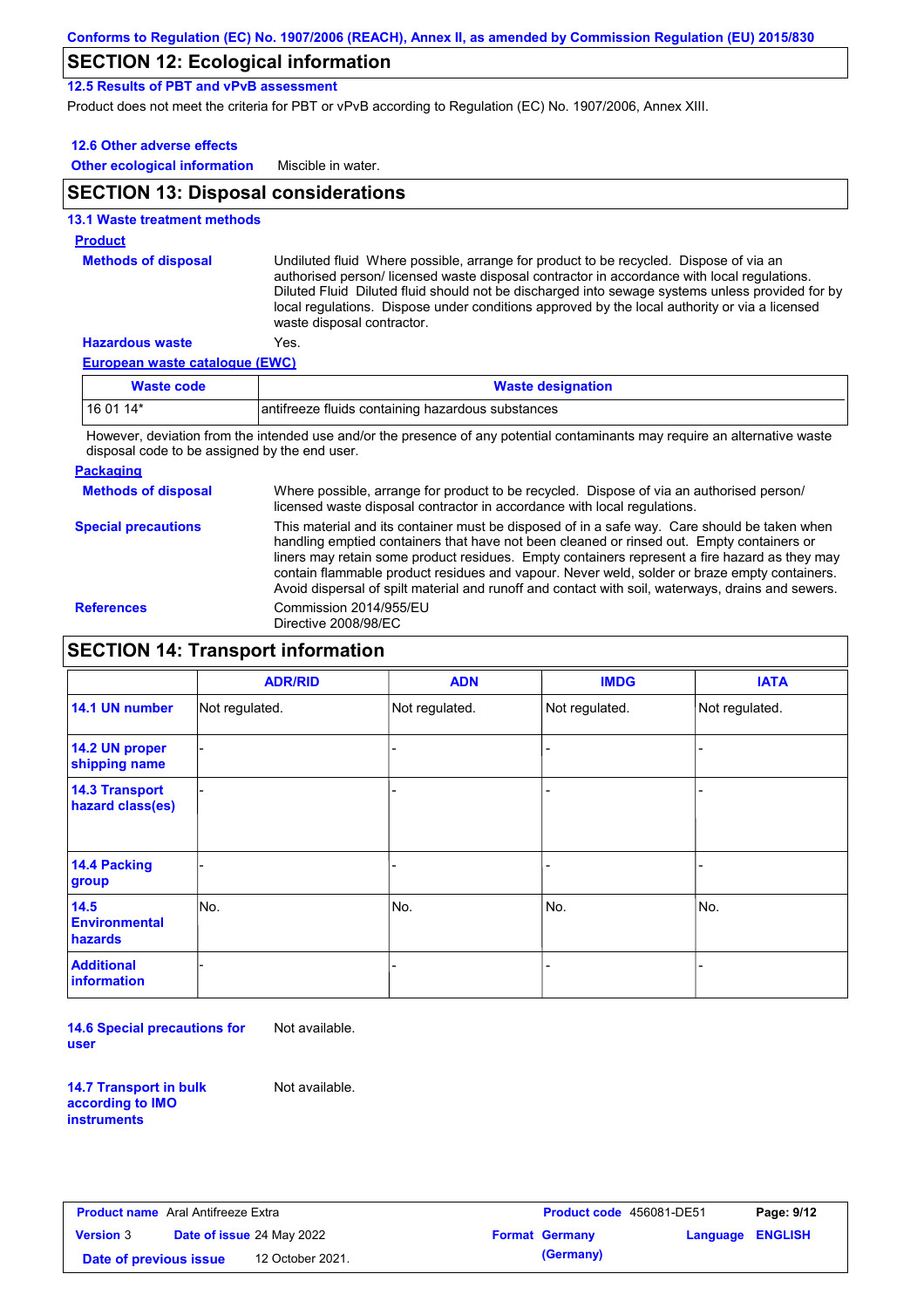### **SECTION 15: Regulatory information**

**15.1 Safety, health and environmental regulations/legislation specific for the substance or mixture EU Regulation (EC) No. 1907/2006 (REACH)**

**Annex XIV - List of substances subject to authorisation**

#### **Annex XIV**

None of the components are listed.

**Substances of very high concern**

**Toxic to reproduction**

| <b>Ingredient name</b>                  | Status      | <b>Reference number</b> |
|-----------------------------------------|-------------|-------------------------|
| <b>d</b> isodium tetraborate, anhydrous | Recommended | ED/69/2013              |

| EU Regulation (EC) No. 1907/2006 (REACH)                                                                                                                 |                                                                                                                                                                                                                                                         |
|----------------------------------------------------------------------------------------------------------------------------------------------------------|---------------------------------------------------------------------------------------------------------------------------------------------------------------------------------------------------------------------------------------------------------|
| <b>Annex XVII - Restrictions</b><br>on the manufacture,<br>placing on the market<br>and use of certain<br>dangerous substances,<br>mixtures and articles | Not applicable.                                                                                                                                                                                                                                         |
| <b>Other regulations</b>                                                                                                                                 |                                                                                                                                                                                                                                                         |
| <b>REACH Status</b>                                                                                                                                      | The company, as identified in Section 1, sells this product in the EU in compliance with the<br>current requirements of REACH.                                                                                                                          |
| <b>United States inventory</b><br>(TSCA 8b)                                                                                                              | All components are active or exempted.                                                                                                                                                                                                                  |
| <b>Australia inventory (AIIC)</b>                                                                                                                        | At least one component is not listed.                                                                                                                                                                                                                   |
| <b>Canada inventory</b>                                                                                                                                  | At least one component is not listed.                                                                                                                                                                                                                   |
| <b>China inventory (IECSC)</b>                                                                                                                           | All components are listed or exempted.                                                                                                                                                                                                                  |
| <b>Japan inventory (CSCL)</b>                                                                                                                            | All components are listed or exempted.                                                                                                                                                                                                                  |
| <b>Korea inventory (KECI)</b>                                                                                                                            | All components are listed or exempted.                                                                                                                                                                                                                  |
| <b>Philippines inventory</b><br>(PICCS)                                                                                                                  | All components are listed or exempted.                                                                                                                                                                                                                  |
| <b>Taiwan Chemical</b><br><b>Substances Inventory</b><br>(TCSI)                                                                                          | All components are listed or exempted.                                                                                                                                                                                                                  |
| Ozone depleting substances (1005/2009/EU)<br>Not listed.                                                                                                 |                                                                                                                                                                                                                                                         |
| <b>Prior Informed Consent (PIC) (649/2012/EU)</b>                                                                                                        |                                                                                                                                                                                                                                                         |
| Not listed.                                                                                                                                              |                                                                                                                                                                                                                                                         |
| <b>Persistent Organic Pollutants</b><br>Not listed.                                                                                                      |                                                                                                                                                                                                                                                         |
| <b>EU - Water framework directive - Priority substances</b>                                                                                              |                                                                                                                                                                                                                                                         |
| None of the components are listed.                                                                                                                       |                                                                                                                                                                                                                                                         |
| <b>Seveso Directive</b>                                                                                                                                  |                                                                                                                                                                                                                                                         |
| This product is not controlled under the Seveso Directive.                                                                                               |                                                                                                                                                                                                                                                         |
| <b>National regulations</b>                                                                                                                              |                                                                                                                                                                                                                                                         |
| <b>Hazardous incident ordinance</b>                                                                                                                      |                                                                                                                                                                                                                                                         |
| <b>Hazard class for water</b>                                                                                                                            | 1<br>(classified according AwSV)                                                                                                                                                                                                                        |
| <b>Prohibited Chemicals</b>                                                                                                                              |                                                                                                                                                                                                                                                         |
| <b>Regulation</b><br>(ChemVerbotsV)                                                                                                                      | When placed on the market in Germany, this product is not subject to the Prohibited Chemicals<br>Regulation (ChemVerbotsV).                                                                                                                             |
| <b>Occupational restrictions</b>                                                                                                                         | Observe employment restrictions in the following:<br>Gesetz zum Schutz der arbeitenden Jugend (Jugendarbeitsschutzgesetz - JArbSchG)<br>Gesetz zum Schutz von Müttern bei der Arbeit, in der Ausbildung und im Studium<br>(Mutterschutzgesetz – MuSchG) |
| <b>15.2 Chemical safety</b><br>assessment                                                                                                                | A Chemical Safety Assessment has been carried out for one or more of the substances within<br>this mixture. A Chemical Safety Assessment has not been carried out for the mixture itself.                                                               |
|                                                                                                                                                          |                                                                                                                                                                                                                                                         |

| <b>Product name</b> Aral Antifreeze Extra |                                  |                  | <b>Product code</b> 456081-DE51 | Page: 10/12           |                         |  |
|-------------------------------------------|----------------------------------|------------------|---------------------------------|-----------------------|-------------------------|--|
| <b>Version</b> 3                          | <b>Date of issue 24 May 2022</b> |                  |                                 | <b>Format Germany</b> | <b>Language ENGLISH</b> |  |
| Date of previous issue                    |                                  | 12 October 2021. |                                 | (Germany)             |                         |  |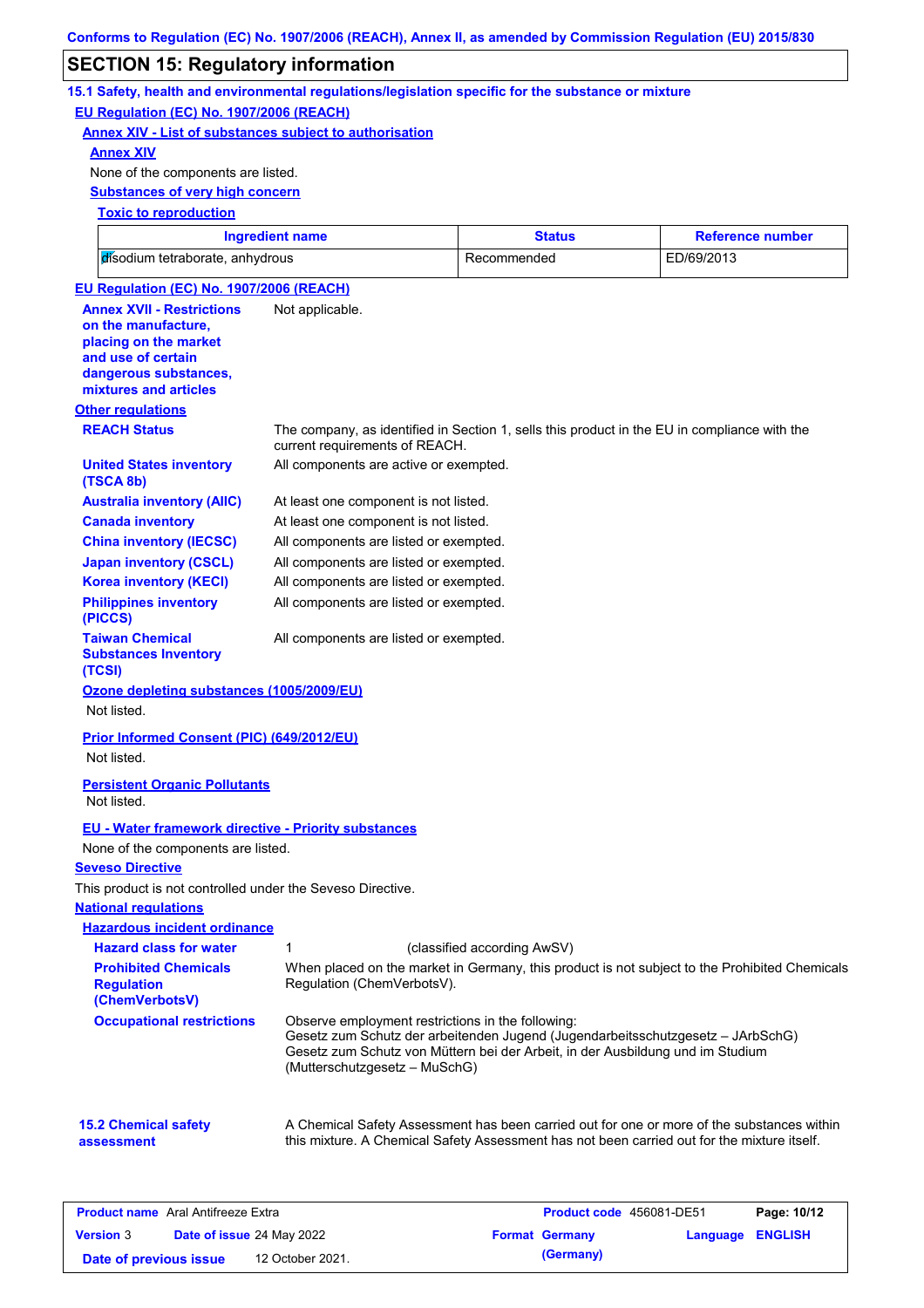# **SECTION 16: Other information**

| <b>Abbreviations and acronyms</b> | ADN = European Provisions concerning the International Carriage of Dangerous Goods by                       |
|-----------------------------------|-------------------------------------------------------------------------------------------------------------|
|                                   | Inland Waterway<br>ADR = The European Agreement concerning the International Carriage of Dangerous Goods by |
|                                   | Road                                                                                                        |
|                                   | ATE = Acute Toxicity Estimate                                                                               |
|                                   | <b>BCF</b> = Bioconcentration Factor                                                                        |
|                                   | CAS = Chemical Abstracts Service                                                                            |
|                                   | CLP = Classification, Labelling and Packaging Regulation [Regulation (EC) No. 1272/2008]                    |
|                                   | CSA = Chemical Safety Assessment                                                                            |
|                                   | CSR = Chemical Safety Report                                                                                |
|                                   | DMEL = Derived Minimal Effect Level                                                                         |
|                                   | DNEL = Derived No Effect Level                                                                              |
|                                   | EINECS = European Inventory of Existing Commercial chemical Substances                                      |
|                                   | ES = Exposure Scenario                                                                                      |
|                                   | EUH statement = CLP-specific Hazard statement                                                               |
|                                   | EWC = European Waste Catalogue                                                                              |
|                                   | GHS = Globally Harmonized System of Classification and Labelling of Chemicals                               |
|                                   | IATA = International Air Transport Association                                                              |
|                                   | IBC = Intermediate Bulk Container                                                                           |
|                                   | IMDG = International Maritime Dangerous Goods                                                               |
|                                   | LogPow = logarithm of the octanol/water partition coefficient                                               |
|                                   | MARPOL = International Convention for the Prevention of Pollution From Ships, 1973 as                       |
|                                   | modified by the Protocol of 1978. ("Marpol" = marine pollution)                                             |
|                                   | OECD = Organisation for Economic Co-operation and Development                                               |
|                                   | PBT = Persistent, Bioaccumulative and Toxic                                                                 |
|                                   | PNEC = Predicted No Effect Concentration                                                                    |
|                                   | REACH = Registration, Evaluation, Authorisation and Restriction of Chemicals Regulation                     |
|                                   | [Regulation (EC) No. 1907/2006]                                                                             |
|                                   | RID = The Regulations concerning the International Carriage of Dangerous Goods by Rail                      |
|                                   | RRN = REACH Registration Number                                                                             |
|                                   | SADT = Self-Accelerating Decomposition Temperature                                                          |
|                                   | SVHC = Substances of Very High Concern                                                                      |
|                                   | STOT-RE = Specific Target Organ Toxicity - Repeated Exposure                                                |
|                                   | STOT-SE = Specific Target Organ Toxicity - Single Exposure                                                  |
|                                   | $TWA = Time weighted average$                                                                               |
|                                   | UN = United Nations                                                                                         |
|                                   | UVCB = Complex hydrocarbon substance<br>VOC = Volatile Organic Compound                                     |
|                                   | vPvB = Very Persistent and Very Bioaccumulative                                                             |
|                                   | Varies = may contain one or more of the following 64741-88-4 / RRN 01-2119488706-23,                        |
|                                   | 64741-89-5 / RRN 01-2119487067-30, 64741-95-3 / RRN 01-2119487081-40, 64741-96-4/ RRN                       |
|                                   | 01-2119483621-38, 64742-01-4 / RRN 01-2119488707-21, 64742-44-5 / RRN                                       |
|                                   | 01-2119985177-24, 64742-45-6, 64742-52-5 / RRN 01-2119467170-45, 64742-53-6 / RRN                           |
|                                   | 01-2119480375-34, 64742-54-7 / RRN 01-2119484627-25, 64742-55-8 / RRN                                       |
|                                   | 01-2119487077-29, 64742-56-9 / RRN 01-2119480132-48, 64742-57-0 / RRN                                       |
|                                   | 01-2119489287-22, 64742-58-1, 64742-62-7 / RRN 01-2119480472-38, 64742-63-8,                                |
|                                   | 64742-65-0 / RRN 01-2119471299-27, 64742-70-7 / RRN 01-2119487080-42, 72623-85-9 /                          |
|                                   | RRN 01-2119555262-43, 72623-86-0 / RRN 01-2119474878-16, 72623-87-1 / RRN                                   |
|                                   | 01-2119474889-13                                                                                            |

#### **Procedure used to derive the classification according to Regulation (EC) No. 1272/2008 [CLP/GHS]**

| <b>Classification</b>                                                                                                |                                         | <b>Justification</b>                                                                                                                                                                                                                           |  |  |  |
|----------------------------------------------------------------------------------------------------------------------|-----------------------------------------|------------------------------------------------------------------------------------------------------------------------------------------------------------------------------------------------------------------------------------------------|--|--|--|
| $\kappa$ cute Tox. 4, H302<br>STOT RE 2, H373                                                                        |                                         | Calculation method<br>Calculation method                                                                                                                                                                                                       |  |  |  |
| <b>Full text of abbreviated H</b><br><b>statements</b>                                                               | H302<br>H319<br>H360FD<br>H361d<br>H373 | Harmful if swallowed.<br>Causes serious eye irritation.<br>May damage fertility. May damage the unborn child.<br>Suspected of damaging the unborn child.<br>May cause damage to organs through prolonged or repeated<br>exposure.              |  |  |  |
| <b>Full text of classifications</b><br>Acute Tox, 4<br>Eye Irrit. 2<br>[CLP/GHS]<br>Repr. 1B<br>Repr. 2<br>STOT RE 2 |                                         | <b>ACUTE TOXICITY - Category 4</b><br>SERIOUS EYE DAMAGE/EYE IRRITATION - Category 2<br>REPRODUCTIVE TOXICITY - Category 1B<br>REPRODUCTIVE TOXICITY - Category 2<br>SPECIFIC TARGET ORGAN TOXICITY - REPEATED<br><b>EXPOSURE - Category 2</b> |  |  |  |
| <b>History</b>                                                                                                       |                                         |                                                                                                                                                                                                                                                |  |  |  |
| Date of issue/Date of<br>revision                                                                                    | 24/05/2022.                             |                                                                                                                                                                                                                                                |  |  |  |
| Date of previous issue                                                                                               | 12/10/2021.                             |                                                                                                                                                                                                                                                |  |  |  |
| <b>Product name</b> Aral Antifreeze Extra                                                                            |                                         | Product code 456081-DE51<br>Page: 11/12                                                                                                                                                                                                        |  |  |  |
| <b>Version 3</b>                                                                                                     | <b>Date of issue 24 May 2022</b>        | <b>ENGLISH</b><br><b>Format Germany</b><br>Language                                                                                                                                                                                            |  |  |  |
| Date of previous issue                                                                                               | 12 October 2021.                        | (Germany)                                                                                                                                                                                                                                      |  |  |  |